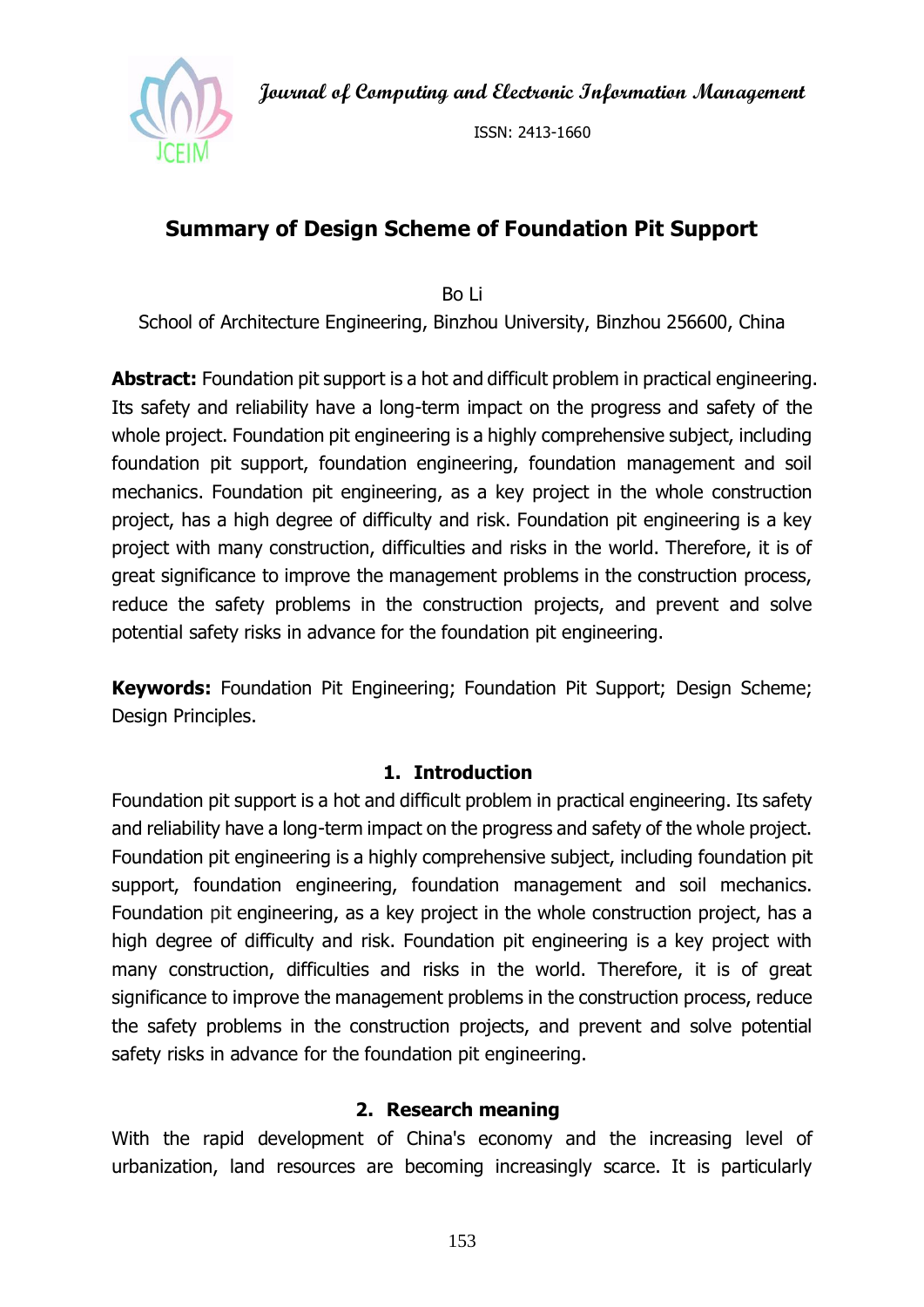important to use and develop land resources to the maximum extent reasonably. Therefore, with the development of the times, a variety of super high-rise buildings have emerged, and the development of underground engineering is also increasing. In China, the height of buildings has been greatly improved and developed. For example, the central building in Shanghai has 118 stories, with a total height of 632 meters. Completed in 2014, the total height of the 112 floors above ground reached 530 meters. With the increasing height of buildings, the design of supporting forms becomes more and more difficult. As a comprehensive high-level project, it is necessary to consider the foundation pit support engineering in many aspects.

As the surrounding environment of the city becomes more and more complex and support becomes more and more difficult, it is particularly important to choose a safe, reliable, technologically reasonable and easy-to-build form of support. In the design of foundation pit support, on the premise of ensuring the safety of foundation pit construction, it is also necessary to ensure that there are no obvious settlement and cracks in the buildings around the foundation pit, and to ensure the support of underground foundation pit. The allowable deformation of the buildings near the foundation pit and the safe production environment limits the design of supporting forms and the actual operation of the project, and even determines the success or failure of the foundation pit support. Only by doing a good job of deep foundation pit support, can we lay a good foundation for future construction safety. In recent years, more and more attention has been paid to the establishment of foundation pit engineering informatization. In order to ensure the safety of foundation pit engineering, it is particularly necessary to carry out real-time monitoring in the process of foundation pit excavation and construction. It can reflect the problem in time, find it early, solve the safety problem of foundation pit and ensure the safety of foundation pit.

## **3. Support scheme**

Generally speaking, the foundation pit supporting system can be divided into two categories: one is the support system, the other is the dewatering and drainage system. At present, the application of support forms in engineering has been relatively mature. According to different construction methods, it can be divided into excavation slope, soil nailing wall support, bored cast-in-place pile support and underground diaphragm wall. Three basic principles of foundation pit retaining system are as follows: (1)Ensure the stability of foundation pit and large enough construction site. The main condition of foundation pit supporting system is that it has maintenance function, which is very important for earthwork excavation construction.

(2)Ensure that there are no obvious settlement or cracks in adjacent buildings and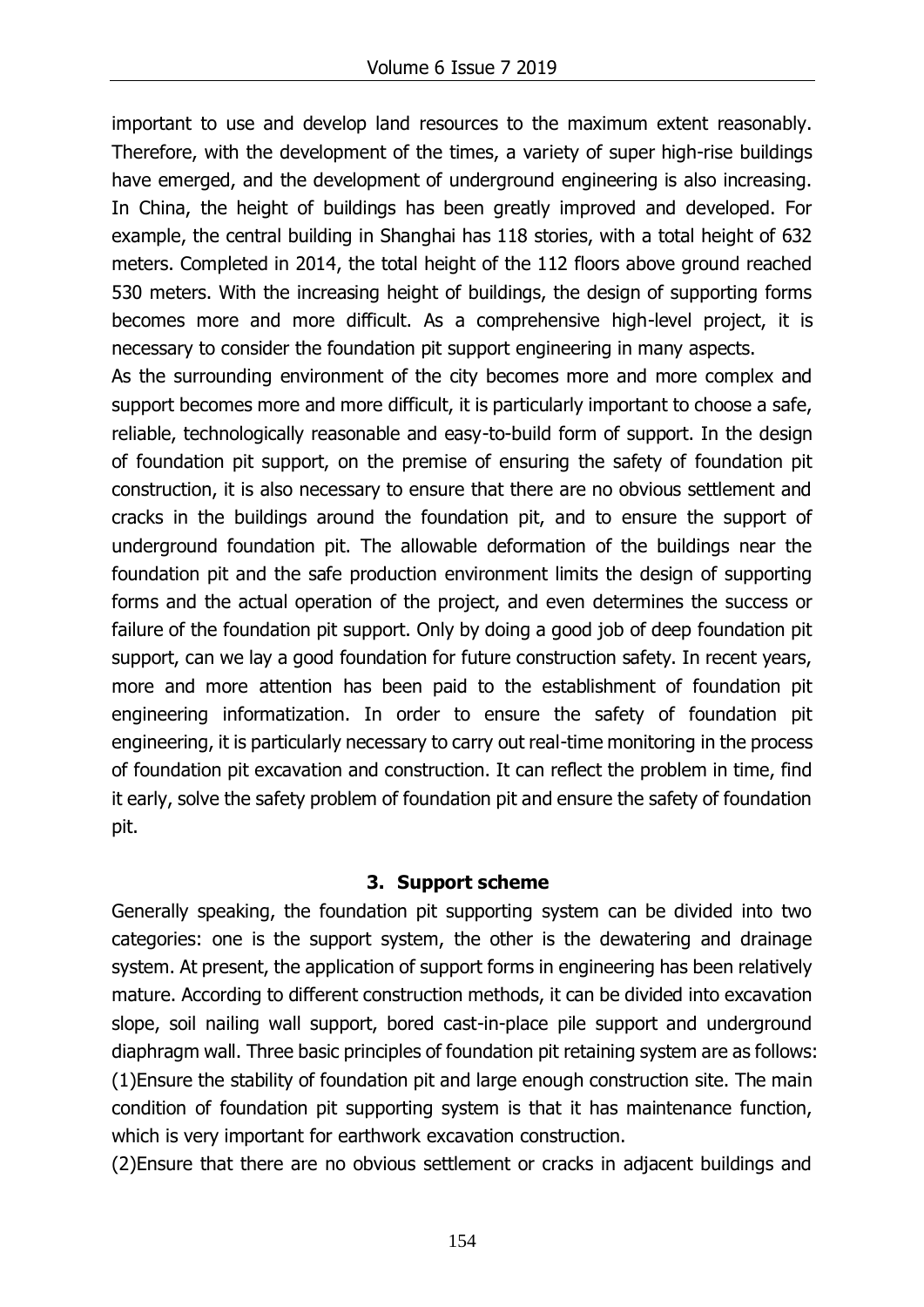that underground pipelines cannot be excavated or damaged. Therefore, in order to ensure that the settlement height and displacement distance of the foundation pit near the ground are within the allowable range in the construction process, it is necessary to effectively and reasonably control the soil deformation in the construction process.

(3)Ensure that the working face of foundation pit is always higher than the groundwater level. Or meet the above requirements after drainage of precipitation. In the construction process, three basic principles can be adjusted appropriately according to the actual working conditions. The first and third basic principles are the primary conditions for various foundation pit retaining systems. The second basic principle depends on the adjacent structures and underground pipeline lines. At the same time, the ability to resist deformation and the results of damage should be considered comprehensively. The design of enclosure system must meet the requirements of laws and regulations of deformation.

## **4. Design Characteristics and Principles of Foundation Pit Support**

As a temporary project, the foundation pit supporting system needs to be dismantled after the completion of the construction task. Foundation pit engineering includes not only the support design of foundation pit, but also the construction of foundation pit. It is a highly comprehensive project that needs many considerations. Its characteristics include the following aspects:

(1)In practical engineering, because the foundation pit support is often a temporary construction measure, usually, after the main part of the basement construction, the foundation pit support system has completed its mission. At the same time, as a comprehensive and high-level design, the design of foundation pit support needs a very high requirement for the knowledge reserve and practical experience of designers. However, in actual projects, the owner units of Party A will often put forward design requirements that violate the norms due to reducing expenditure and other reasons. The possibility of accidents in the design of foundation pit support is greatly increased. Therefore, safety monitoring of foundation pit is needed in the construction process. The safety reserve of foundation pit is strengthened, and the ability to resist accidents will be greatly improved.

(2)In the design of foundation pit support, not only the influence of engineering geological conditions should be fully considered, but also the preliminary investigation and investigation of underground pipelines and adjacent buildings should be carried out. Avoid adverse effects on supporting structures and damage to underground pipelines and surrounding buildings. If the above conditions are not taken into account at the beginning of the design, it will bring great hidden dangers to the safety of the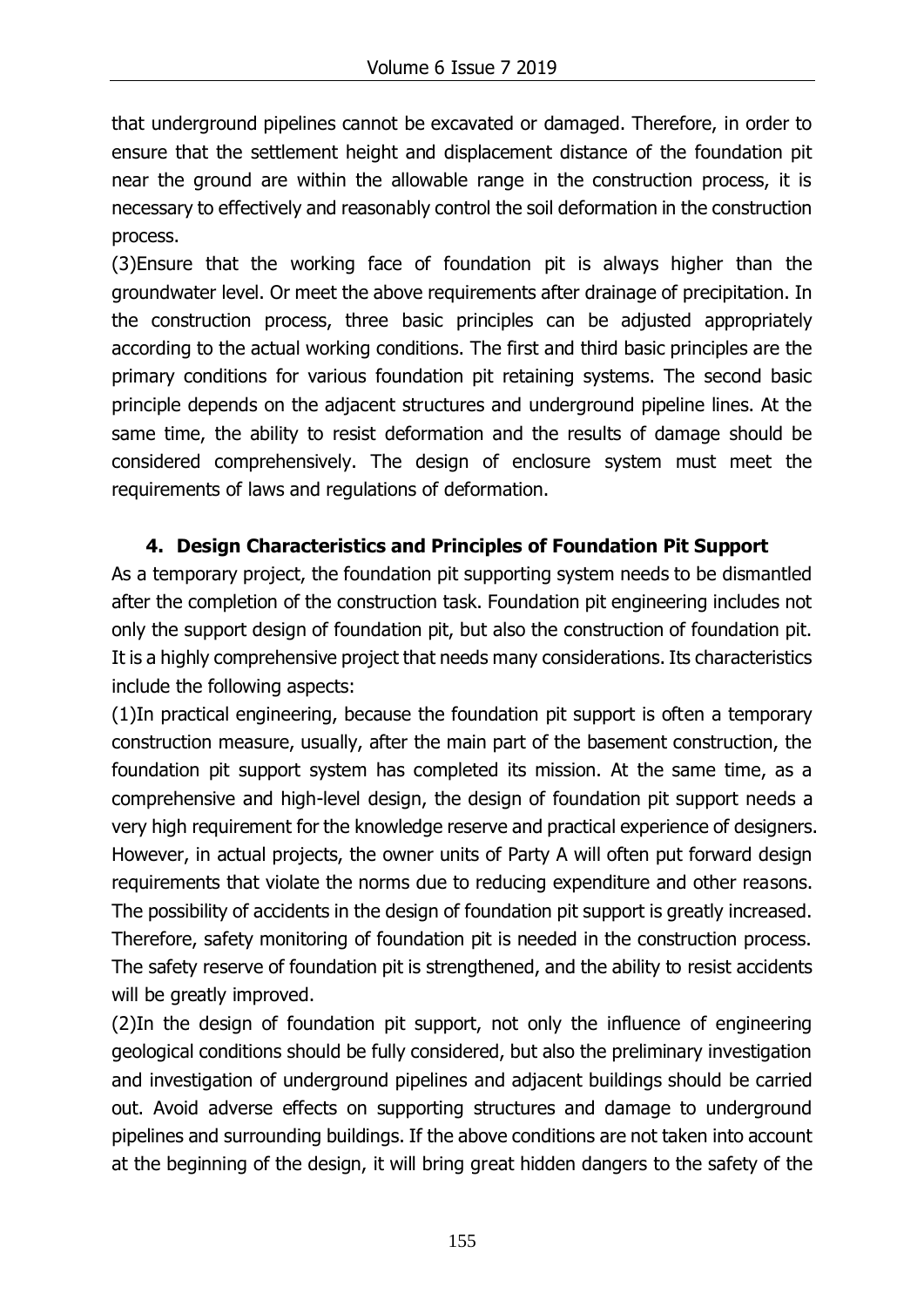design. In the foundation pit design, it is necessary to flexibly use relevant knowledge and analyze specific conditions to meet the convenience requirements of the foundation pit project on the premise of meeting the safety requirements.

(3)As an underground engineering, foundation pit engineering is located in complex geological conditions, and there are many influencing factors. Coulomb earth pressure theory or empirical values are often used in design, and then modified according to the designer's own experience. When discussing the influence of groundwater on earth pressure, which calculation is more realistic. The space-time effect is also applicable to the foundation pit engineering and has an impact on it. The plane shape and depth of foundation pit are always related to the stability of foundation pit support system. In addition, the creep of soil varies according to different degrees of earth pressure and stability. Because of the calculation theory of foundation pit, the design scheme of foundation pit is uncertain, so it should be matched with the monitoring of foundation pit.

(4)In the design of foundation pit engineering, we usually follow the following principles:

(a) Safety. First of all, in order to make the stability of foundation pit slope meet the requirements of national standards, it is necessary to meet the stability and deformation, but also to ensure the safety of the building near the foundation pit, underground pipeline construction in the foundation pit technology is not damaged or damaged.

(b) Economy. From the construction period, personnel costs and environmental protection, to ensure that the solution is stable and reliable, while having economic design.

(c) Convenient construction. Under the solid and reliable foundation pit standard, it is convenient to realize the maximum construction.

(d) Sustainability. The design of foundation pit requires reasonable and effective control of energy saving and environmental impact.

(e) On the premise of ensuring safety and economy, the support of reinforced concrete should be minimized. In support of construction, unnecessary noise pollution to nearby residents is reduced, and unreasonable use and discarding of materials are reduced.

(f) Limit state of bearing capacity. When the supporting structure reaches its maximum bearing capacity, excessive deformation is no longer applicable to the continuous bearing or sliding instability of the supporting structure and soil, or to the leakage of groundwater, leading to soil infiltration damage.

(g) Normal use limit state. The deformation of supporting structure affects the normal structure of underground structure. Groundwater leakage or water level decline will cause damage to the surrounding environment or affect normal use. In addition, we